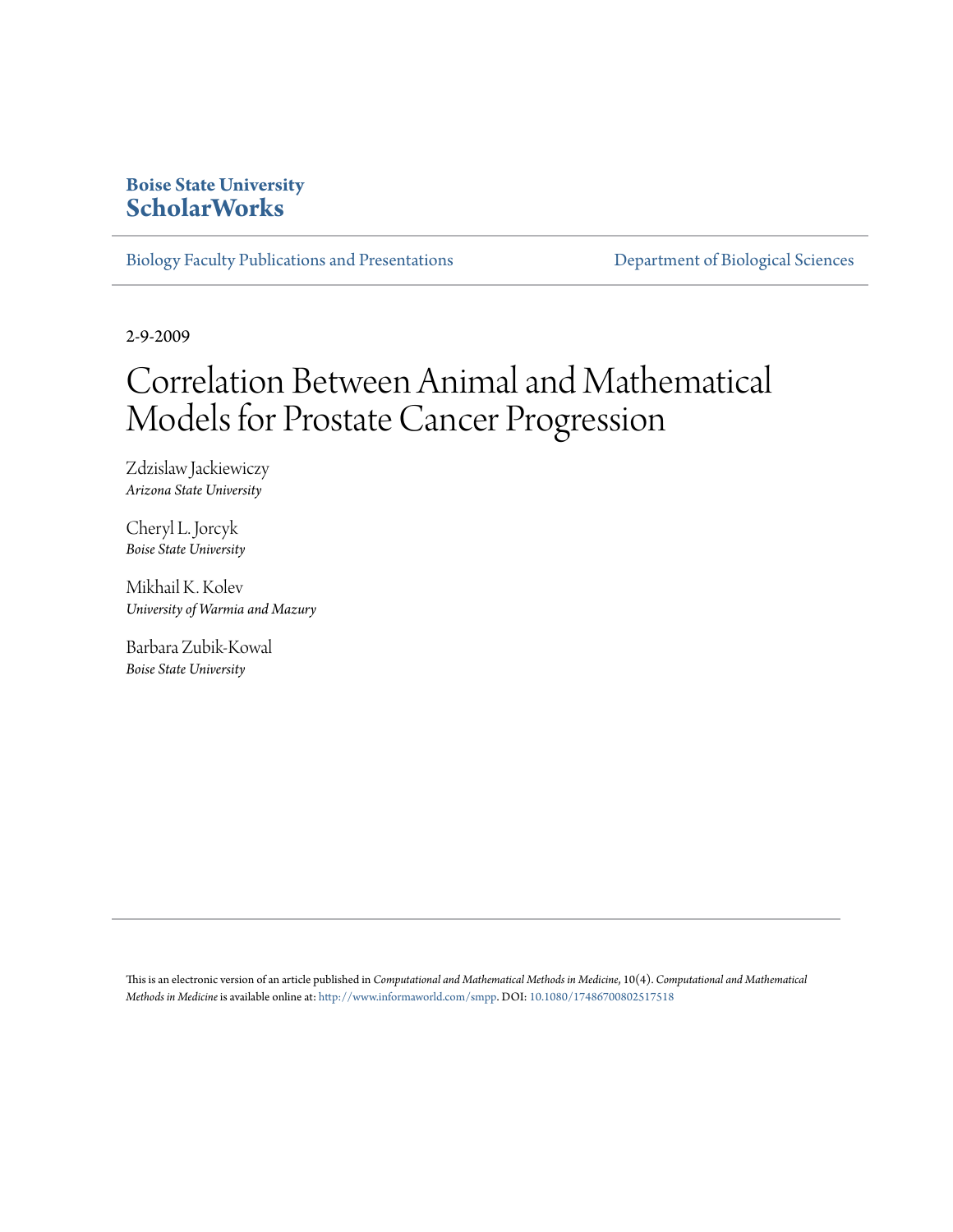Computational and Mathematical Methods in Medicine, Vol. 00, No. 00, Month 200x, 1–10

### Correlation between animal and mathematical models for prostate cancer progression

Z. JACKIEWICZ†, C.L. JORCYK‡, M. KOLEV§ and B. ZUBIK-KOWAL∗¶

†Department of Mathematics and Statistics, Arizona State University, Tempe, Arizona 85287, USA ‡ Department of Biology, Boise State University, Boise, Idaho 83725, USA

§Department of Mathematics and Computer Science, University of Warmia and Mazury, Olsztyn, Zolnierska 14, 10-516, Poland

¶Department of Mathematics, Boise State University, 1910 University Drive, Boise, Idaho 83725, USA

(v2.1 released October 2007)

This work demonstrates that prostate tumour progression in vivo can be analysed by using solutions of a mathematical model supplemented by initial conditions chosen according to growth rates of cell lines in vitro. The mathematical model is investigated and solved numerically. Its numerical solutions are compared with experimental data from animal models. The numerical results confirm the experimental results with the growth rates in vivo.

Keywords: prostate tumour progression, growth rates of Pr-cell lines in vitro, animal models for prostate cancer, growth rates in vivo, mathematical model, numerical simulations.

AMS Subject Classification: 45K05, 34K28, 62P10

#### 1. Introduction

The purpose of this paper is to analyse the  $\text{C3}(1)/\text{Tag-Pr}$  cell lines introduced in [1], [2], [3] and to develop a mathematical model which has a potential to describe the growth rates of Pr-cell lines in vivo. We have shown that the numerical solutions of the mathematical model can be used to predict the behaviour of the cancer cell populations in vivo.

Mathematical models of cancer growth have been the subject of research activity for many years. The models of [4–8] have used DNA content as a measure of the generic term 'cell size' to investigate the dynamics of the human cell cycle. For earlier studies on cell cycle dynamics, see [9–13]. Models which describe interactions between cancer cells and immune systems have been proposed e.g. in [14–16]. Another mathematical model for tumour growth has been recently studied in [17]. This model is formulated in radial coordinates and corresponds to brain cancer progression after surgical therapy. Different initial conditions explored in [17] correspond to a small remnant of tumour tissue left after surgical resection.

In this paper we have explored the model of [14] for the analysis of the  $\text{C3}(1)/\text{Tag-Pr}$  cell lines dynamics. The model is composed of five partial integro-differential equations. We supplement the model equations by different initial conditions which are chosen according to the experimental data described in [3]. The

Computational and Mathematical Methods in Medicine ISSN: 1748-670X print/ISSN 1748-6718 online © 200x Taylor & Francis

http://www.tandf.co.uk/journals

DOI: 10.1080/1748670YYxxxxxxxx

<sup>†</sup>Email: jackiewi@math.la.asu.edu

<sup>‡</sup>Email: cjorcyk@boisestate.edu

<sup>§</sup>Email: kolev@matman.uwm.edu.pl

<sup>∗</sup>Corresponding author. Email: zubik@diamond.boisestate.edu Tel.:(208)426-2802 Fax: (208)426-1356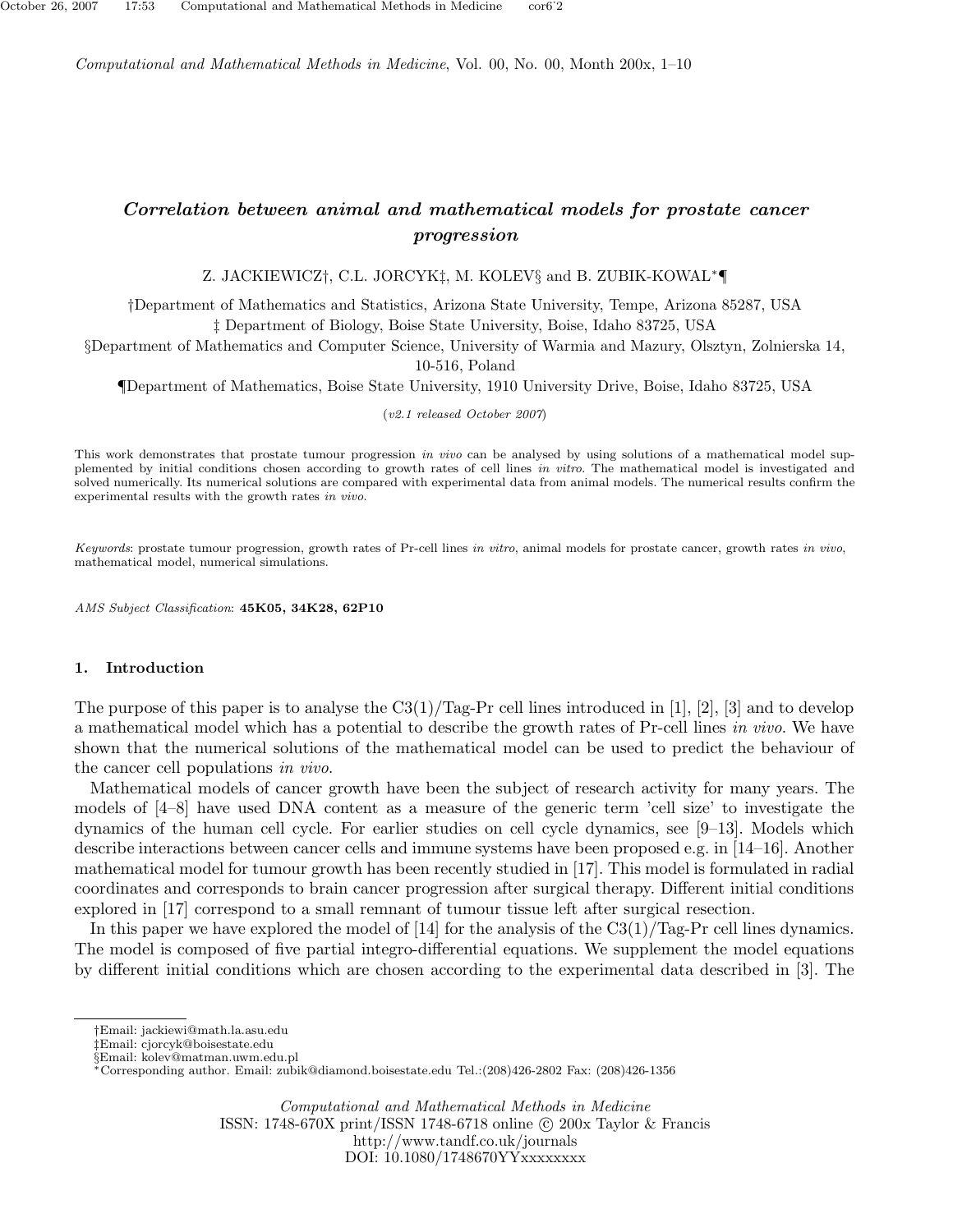different Pr-cell lines in vitro from [3] are used as initial values for the model. Our goal is to solve the resulting initial-value problems and analyse their solutions, which show different progressions of tumours.

We construct numerical solutions for the initial-value problems and compare the computed approximations with the  $C3(1)/Tag$  cell lines in vivo, which are described in [3]. The approximations show a good agreement between the experimental data of [3] and the data predicted by the model. They also show that the cancer progression is larger in the cases of larger initial values (larger number of cancer cells injected) than in the cases of smaller initial values imposed as the initial conditions in the model. This confirms the correlation (illustrated in [3]) between the in vitro growth characteristics of the cell lines and the in vivo growth of tumours.

The organization of the paper is the following. Section 2 describes in vitro cell growth in flasks and in vivo cell growth in C3(1)Tag Mice. Then the mathematical model of the cancer growth is described in Section 3. Numerical approximations to the solutions of the model are constructed in Section 4. Results of our numerical experiments are presented and compared with experimental data in Section 5. Concluding remarks and future goals are described in Section 6.

#### 2. In vitro cell growth in flasks and in vivo cell growth in  $C3(1)$ Tag Mice

Over 220 000 men in the USA are diagnosed with prostate cancer every year [18]. Of these, 26 000 will succumb to the disease as a result of widespread metastasis to secondary organs, primarily the bones, lungs and liver [19]. These statistics suggest the need for improved early detection techniques and treatment options.

Prostate cancer progression is characterized by distinct morphological characteristics signifying various stages. PIN, prostatic intraepithelial neoplasia, is believed to be the precursor lesion to prostate adenocarcinoma [20]. Inevitably, invasive adenocarcinoma will enter into systemic circulation and potentially develop secondary tumours as metastases. These highly aggressive, metastatic cells are the source of many complications associated with cancer in addition to the ultimate cause of death [21]. Good model systems are needed that allow for an increased understanding of the molecular alterations occurring during human prostate tumour progression.

The C3(1)/Tag transgenic mouse model of prostate cancer was developed by expressing the transforming sequences of the SV40 large T antigen (SV40 Tag) in tissues utilizing the regulatory sequences of the rat steroid binding protein C3(1) ( [22], [23]). Prostates of transgenic mice develop low and high grade PIN from 2−7 months of age and adenocarcinoma after 6 months [24]. Based upon the predictable progression of tumour development in this model, a series of cell lines from  $C_3(1)/T_{\text{eq}}$  mice at different cancer stages were established, including the low-grade PIN cell line, Pr111 [1] and the high-grade PIN cell line, Pr117 [3]. Pr14 was established in tissue culture from a 6 month old  $\text{C3}(1)/\text{Tag}$  mouse prostate and is an aggressive adenocarcinoma cell line [2]. Nude mouse studies involving the subcutaneous injection of Pr14 cells resulted in a rare lung metastasis. These lesions were isolated and established in culture as novel metastatic cell lines, Pr14C1 and Pr14C2 [3].

In both *in vitro* and *in vivo* analyses, the five cell lines could be distinguished by their growth characteristics. Using an in vitro proliferation assay, early passage (5-10) cells were cultured on collagen-coated flasks (Corning, NY) in mammary epithelial growth media (MEGM) (Bio-Whittaker, Walkersville, MD) supplemented with 2% fetal bovine serum (Invitrogen, Carlsbad, CA) and 4 nM of the synthetic androgen mibolerone (Sigma, St. Louis, MO) [3].  $10^4$  cells/well were grown for 5 days in 6-well plates, trypsinized, and counted daily using a Neubauer hemacytometer chamber (Hausser Scientific, Horsham, PA). The lowgrade PIN cell line Pr111 had the lowest proliferation rate, Pr117, Pr14, and Pr14C2 had intermediate growth rates, and the metastatic Pr14C1 had the fastest rate of proliferation [3] (see Fig. 1).

The *in vivo* growth rate of the cell lines correlated well with the *in vitro* results.  $10^6$  cells/0.2ml saline were subcutaneously injected into  $5 - 6$  month old syngeneic C3(1)/Tag male mice [3]. Only three of five mice injected with Pr111 cells developed small tumours  $( $200 \text{ mm}^3$ )$  10 – 11 weeks after injection.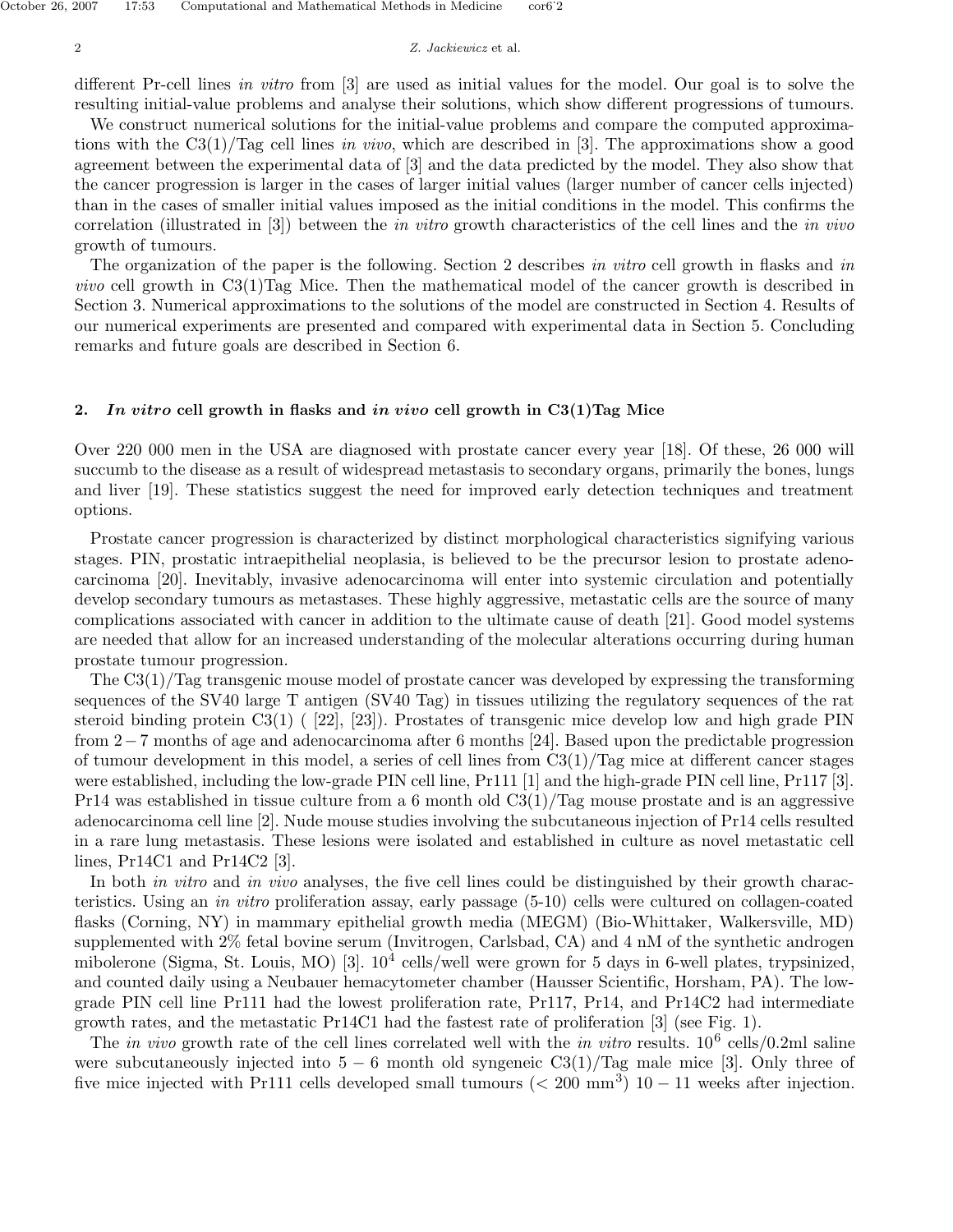



Figure 1. Morphological features and growth rates of C3(1)/Tag cell lines. Top and middle panels, histology of the same type of prostate lesion from which the C3(1)/Tag cell lines were isolated and morphological features of the cells in culture. A, LG-PIN-like lesions in the prostate of a 3-4-month-old C3(1)/Tag mouse. D, Pr111 cells in culture, isolated from a prostate with LG-PIN-like lesions. B, HG-PIN-like lesions in the prostate of a 5-month-old C3(1)/Tag mouse from which the Pr117 line is derived. E, Pr117 cells in culture. C, adenocarcinoma in the prostate of a C3(1)/Tag mouse. F, morphology of Pr14 cells in culture isolated from a C3(1)/Tag mouse adenocarcinoma. Cells are small and lack cytoplasm processes compared with Pr111 and Pr117. Pr14C1 and Pr14C2 cells were isolated from lung metastasis found in nude mice after injection of Pr14. G, Pr14C1 cells in culture. H, growth rates of Pr-cells line in vitro. Pr111 has the lowest rate of proliferation, whereas Pr14C1 has the highest rate of proliferation, with the other cells lines having intermediate rates. I, growth rates in vivo correlate with in vitro results.

Injection of all of the other cell lines produced large tumours that grew rapidly in five of five mice between 2 and 6 weeks after injection. Pr14C1 cells were the most aggressive [3]. These cell lines establish a model system with a cell line of low tumourigenicity (Pr111), cell lines with intermediate tumourigenicity (Pr117, Pr14, Pr14C2), and a cell line with high tumourigenicity (Pr14C1).

#### 3. Mathematical model

We follow the idea of [14] and investigate the development of cancer cells by means of mathematical equations. As in [14] we denote by

$$
f_i(t, u),
$$
  $f_i : [0, \infty) \times [0, 1] \to R_+, i = 1, ..., 6,$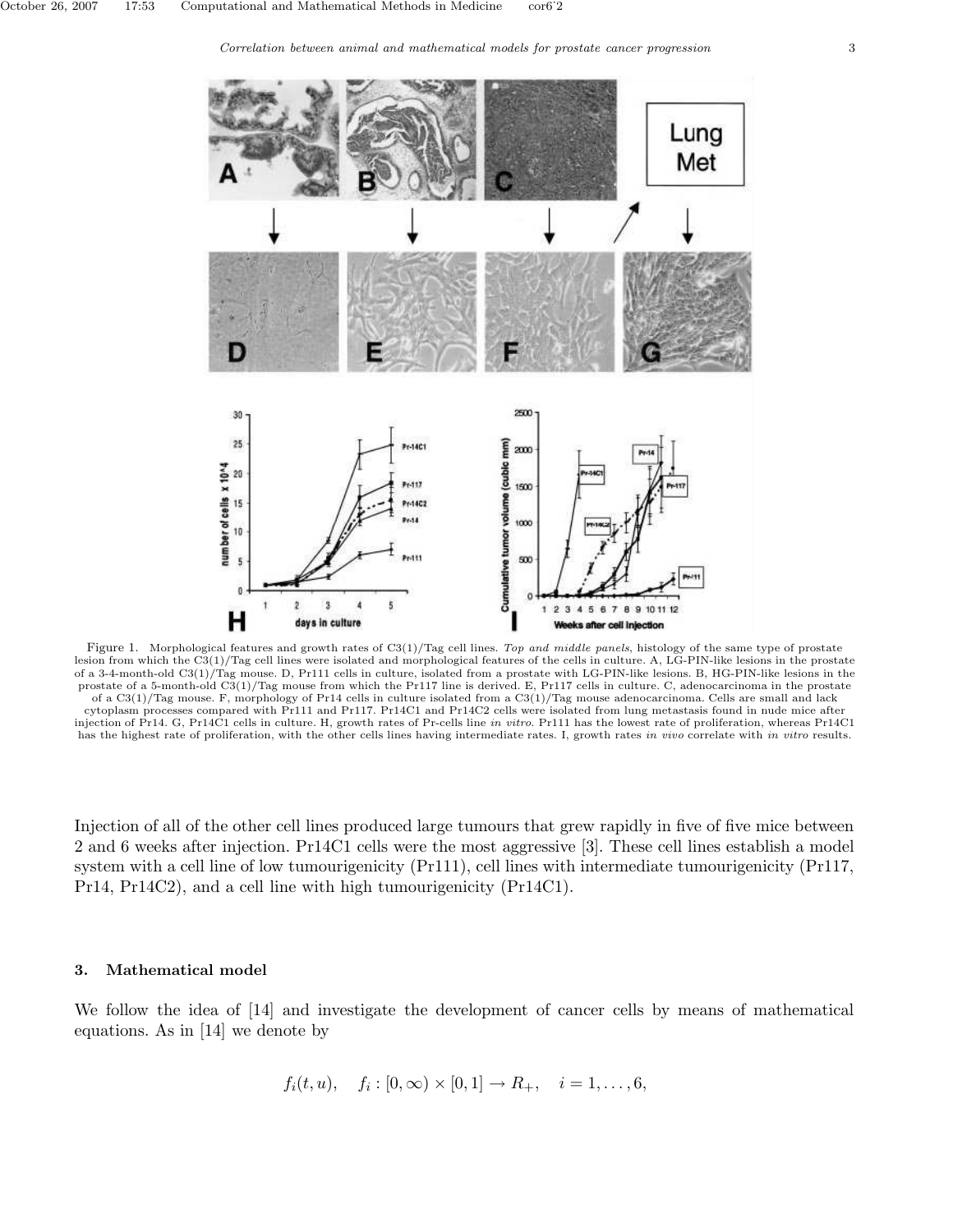the distribution density of the *i*-th population with activation state  $u \in [0,1]$  at time  $t \geq 0$ . Moreover, let

$$
n_i(t) = \int_0^1 f_i(t, u) du, \quad n_i : [0, \infty) \to R_+, \quad i = 1, \dots, 6,
$$
 (1)

be the concentration of the *i*-th cells at time  $t \geq 0$ . Here, the subscript  $i = 1$  refers to the cancer cells (CCs). The other five populations described in our model are the helper T cells (Th), denoted by the subscript  $i = 2$ , the cytotoxic T lymphocytes (CTLs), denoted by the subscript  $i = 3$ , the antigen presenting cells (APCs), denoted by the subscript  $i = 4$ , the antigen-loaded APCs ([Ag-APC]), denoted by the subscript  $i = 5$ , and the cells of the host environment (HE), denoted by the subscript  $i = 6$ .

Here, the activation state of a given CC denotes the probability of recognition of this CC by APCs. The higher the probability, the higher is the possibility of the immune system to perform effective destruction of the tumour cell. On the contrary, if the activation state of a CC is small  $(u \approx 0)$  then the CC is "invisible" for the APCs, e.g. due to antigenic modulation [25] (the disappearance of detectable tumourspecific antigens from the surface of the CC). Therefore, the smaller the activation state of a CC, the more dangerous is the tumour cell.

In our model, the activation state of a given CTL is defined as the probability of the destruction of a recognized CC after the interaction with the given CTL. The population of Th cells is involved in the activation and the proliferation of immune cells (e.g. APCs, CTLs, Th cells, B cells) by the production and the secretion of cytokines leading to the generation and the activation of immune cells [26]. In our model, the activation state of a given Th cell is defined as the quantity of cytokines produced by the Th cell after its interaction with antigen-loaded APC, normalized with respect to the maximal possible production of cytokines.

As a simplification of the biological reality we admit the following assumptions. For the populations denoted by  $i = 4, 5$  and 6, we neglect the possible change of their activity and assume that only some fixed state of activation (say  $u = 0.5$ ) is possible. The distribution function  $f_6$  of the HE is assumed to be constant in time. We take into account only binary cell interactions which are supposed to be homogeneous in space and without time delay. These encounters may change the activation state of cells as well as create or destroy cells.

Our model describes the cellular immune response against cancer [25]. The following interactions are taken into account. We assume that the interactions between CCs and HE lead to the production of new CCs as well as to decreasing the possibility of the immune system to recognize the CCs (thus they become more dangerous). The production of new cancer cells is assumed to be proportional to the number of existent CCs. The respective gain term is

$$
p_{16}^{(1)}\int\limits_{0}^{1}f_1(t,v)\,\mathrm{d}v\,.
$$

The activation state of CCs decreases and this change of activity is described by the term

$$
t_{16}^{(1)}\left(2u\int_u^1 f_1(t,v)dv - u^2f_1(t,u)\right).
$$

Specific Th1 cells and CTLs are involved in the elimination of cancer cells. We assume that the number of destroyed CCs is proportional to the activation states of Th cells and CTLs and the respective loss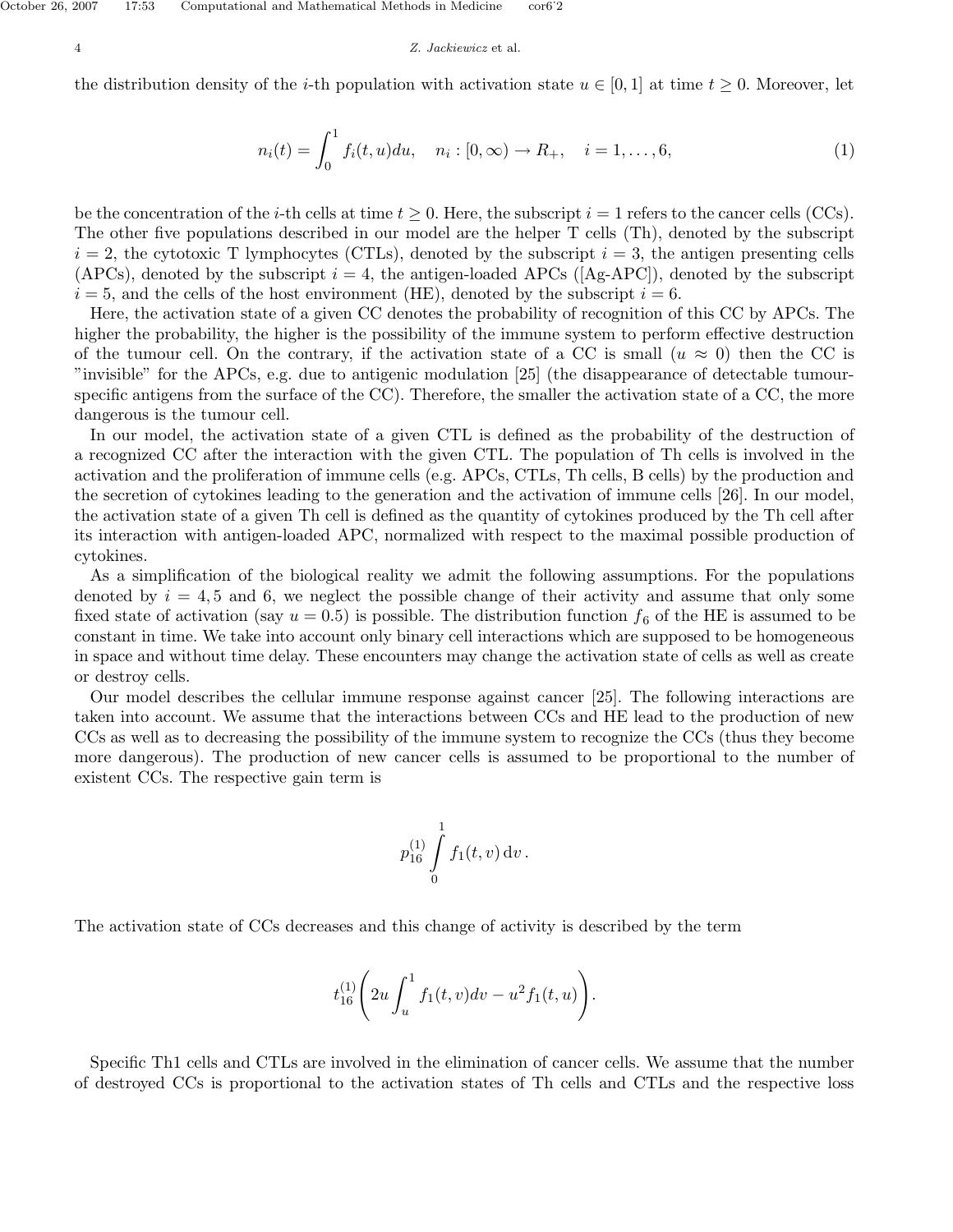terms are

$$
d_{1i}f_1(t, u) \int_0^1 v f_i(t, v) dv, \quad i = 2, 3, \quad u \in [0, 1],
$$

see [14] for more details. Thus we obtain the equation

$$
\frac{\partial f_1}{\partial t}(t, u) = p_{16}^{(1)} \int_0^1 f_1(t, v) dv + t_{16}^{(1)} \left( 2u \int_u^1 f_1(t, v) dv - u^2 f_1(t, u) \right) \n- d_{12} f_1(t, u) \int_0^1 v f_2(t, v) dv - d_{13} f_1(t, u) \int_0^1 v f_3(t, v) dv
$$
\n(2)

for the time evolution of the CCs.

In our model, the time evolution of the populations  $i = 2$  and 3 depends on the following factors: the constant production of T cells (Th cells and CTLs) by HE, the generation of T cells as well as the increasing of the activation states of Th cells and CTLs due to the interactions between Th cells and antigen-loaded APCs, the destruction of T cells resulting from their interactions with cancer cells, the natural death of T cells and the possible inlet of T cells.

There are observations that the HE constantly produces T cells and APCs [26]. The activity of newly generated T cells is small and it increases during their development and selection [25]. We model the process of the production of Th cells and CTLs by the gain terms

$$
p_{16}^{(i)}(1-u), \quad i=2,3.
$$

The interactions between Th cells and antigen-loaded APCs induce a generation of new Th cells and CTLs. We assume that the rate of this production is proportional to the activation states of Th cells and that the probability of creation of very active T cells is less than the probability of the creation of less active T cells. The respective gain terms are

$$
p_{25}^{(i)}(1-u)n_5(t)\int_0^1 v f_2(t,v) dv
$$
,  $u \in [0,1], i = 2,3.$ 

The interactions between Th cells and antigen-loaded APCs lead to an increase in the activation states of Th cells and CTLs. We assume that the change of the activity of Th cells depends on the number of antigen-loaded APCs and is described by the term

$$
t_{25}^{(2)}n_5(t)\left(2\int_0^u (u-v)f_2(t,v)dv-(1-u)^2f_2(t,u)\right).
$$

We assume that the change of the activity of CTLs depends on the number of Th cells and is described by the term

$$
t_{23}^{(3)}\!\left(2\int_0^u (u-v)f_3(t,v)dv - (1-u)^2f_3(t,u)\right)\int_0^1 f_2(t,v)dv.
$$

The interactions between T cells and CCs may result in apoptosis of Th cells and CTLs [26]. We assume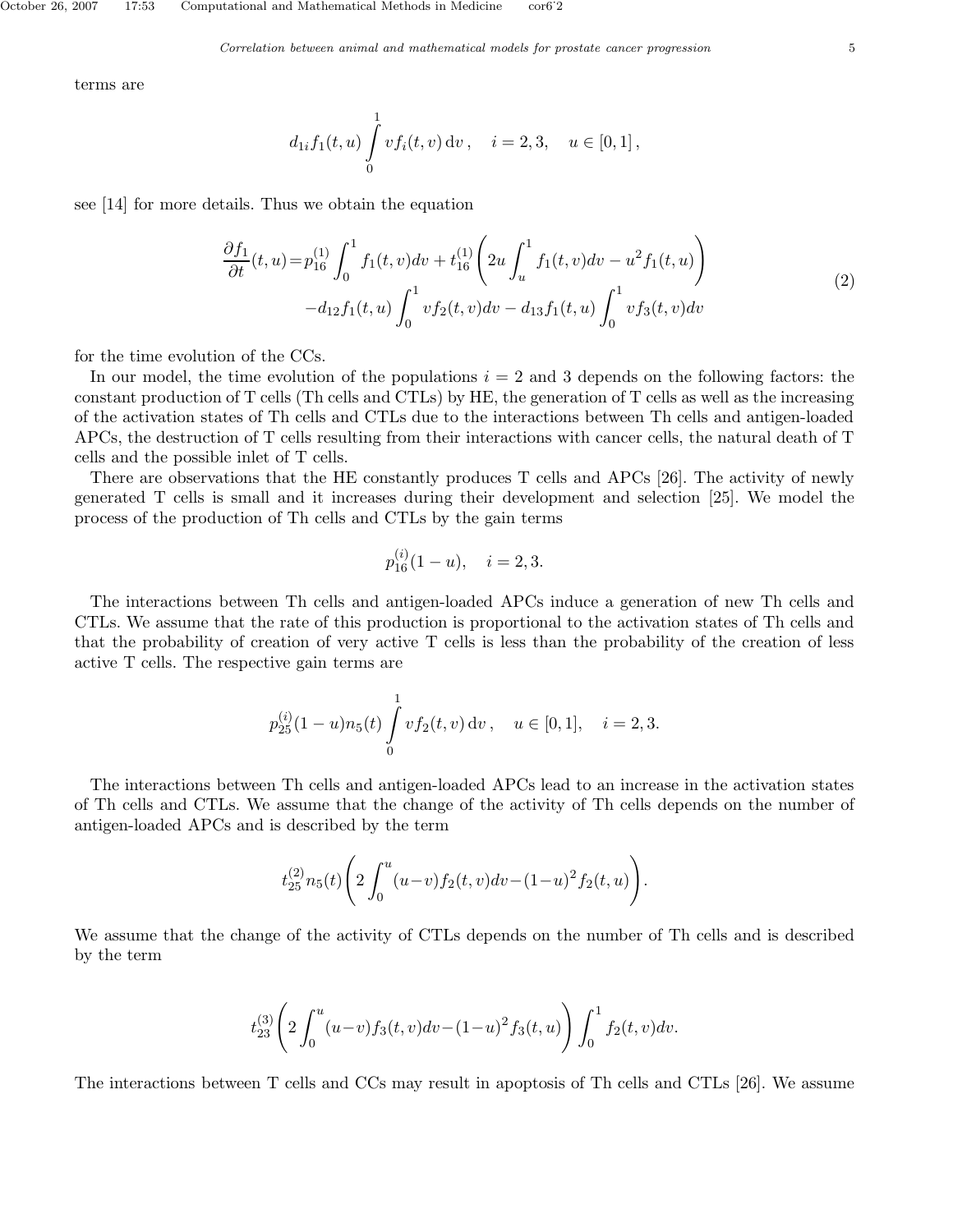that the respective loss terms for the populations  $i = 2$  and 3 are

$$
d_{i1}f_i(t, u) \int_{0}^{1} f_1(t, v) dv, \quad i = 2, 3.
$$

The natural death of Th cells and CTLs is described by the terms

$$
d_{i6}f_i(t, u), \quad i = 2, 3,
$$

and the possible influx of Th cells and CTLs is described by

$$
S_i(t, u), \quad i = 2, 3.
$$

In this way, we obtain

$$
\frac{\partial f_2}{\partial t}(t, u) = p_{16}^{(2)}(1 - u) + p_{25}^{(2)}(1 - u)n_5(t) \int_0^1 v f_2(t, v) dv - d_{21} f_2(t, u) \int_0^1 f_1(t, v) dv \n- d_{26} f_2(t, u) + t_{25}^{(2)} n_5(t) \left( 2 \int_0^u (u - v) f_2(t, v) dv - (1 - u)^2 f_2(t, u) \right) + S_2(t, u)
$$
\n(3)

and

$$
\frac{\partial f_3}{\partial t}(t, u) = p_{16}^{(3)}(1 - u) + p_{25}^{(3)}(1 - u)n_5(t) \int_0^1 v f_2(t, v) dv - d_{31} f_3(t, u) \int_0^1 f_1(t, v) dv \n+ t_{23}^{(3)} \left( 2 \int_0^u (u - v) f_3(t, v) dv - (1 - u)^2 f_3(t, u) \right) \int_0^1 f_2(t, v) dv - d_{36} f_3(t, u) + S_3(t, u)
$$
\n(4)

for the time evolution of the populations  $i = 2$  and 3, respectively.

For the time evolution of the 4-th population of APCs, we assume their constant production by HE described by the term  $p_{16}^{(4)}$  as well as production of APCs due to the interactions between Th cells and antigen-loaded APCs with a rate proportional to the state of activity of Th cells described by the term

$$
p_{25}^{(4)}n_5(t)\int_0^1 v f_2(t,v)dv.
$$

A part of APCs is loaded with cancer antigens due to the interactions between APCs and CCs [25]. We assume that the concentration of new antigen-loaded APCs is proportional to the state of activity of CCs and is described by the term

$$
b_{14}^{(5)}n_4(t)\int_0^1 v f_1(t,v)dv.
$$

We note that this term is a loss term for the fourth population of APCs and it is a gain term for the fifth population of [Ag-APCs]. Taking into account also the natural death process of APCs described by the term

 $d_{46}n_4(t)$ ,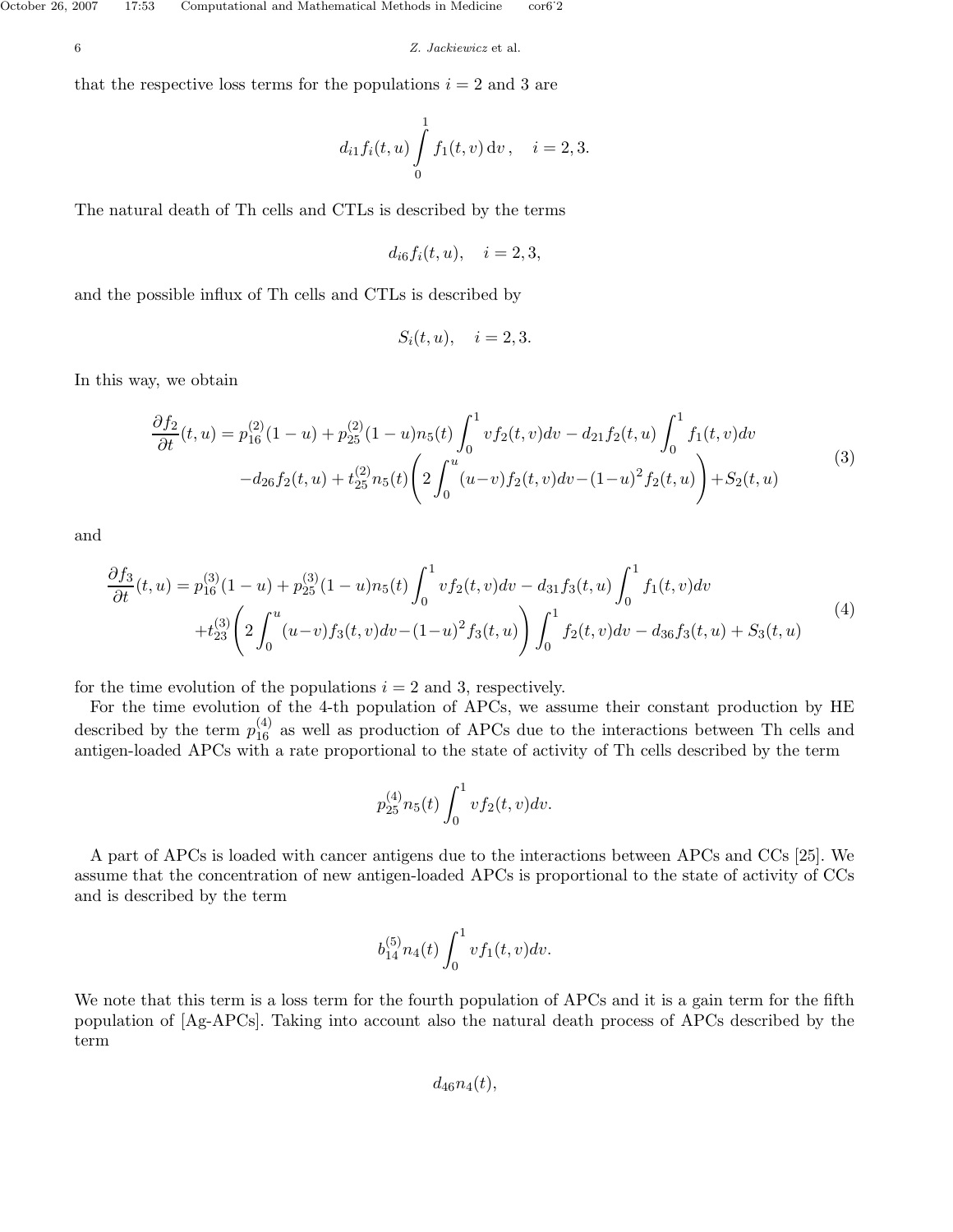we obtain the equation

$$
\frac{d}{dt}n_4(t) = p_{16}^{(4)} + p_{25}^{(4)}n_5(t) \int_0^1 v f_2(t,v) dv - b_{14}^{(5)}n_4(t) \int_0^1 v f_1(t,v) dv - d_{46}n_4(t)
$$
\n(5)

for the time evolution of the population  $i = 4$ .

We also consider the possible source term  $S_5(t)$  of antigen-loaded APCs, the natural death of [Ag-APCs] described by the term

 $d_{56}n_5(t)$ 

as well as their destruction by cancer cells described by the term

$$
d_{51}n_5(t)\int_0^1 f_1(t,v)dv.
$$

This leads to the equation

$$
\frac{d}{dt}n_5(t) = b_{14}^{(5)}n_4(t)\int_0^1 v f_1(t,v)dv - d_{51}n_5(t)\int_0^1 f_1(t,v)dv - d_{56}n_5(t) + S_5(t)
$$
\n(6)

for the time evolution of the population  $i = 5$ .

The entire model (2)-(6) for the interacting populations is a system of partial integro-differential equations. Note that (2)-(6) is not complete and has to be supplemented by initial conditions. We apply the experimental data of [3] for the initial conditions and choose different Pr-cell lines in vitro as initial values. The values of the parameters of the model can be found by using experimental data and numerical approximations to the solutions of  $(2)-(6)$ . The approximations are constructed in Section 4.

#### 4. Approximate solution of the model

The purpose of this section is to construct a numerical solution to the concentrations of cells  $n_i(t)$ ,  $i =$ 1,..., 5, at any time variable  $t > 0$ . The concentrations  $n_1(t)$ ,  $n_2(t)$ , and  $n_3(t)$  can be computed from (1) by using the functions  $f_1(t, u)$ ,  $f_2(t, u)$ , and  $f_3(t, u)$ . To compute numerical approximations to the values  $f_1(t, u)$ ,  $f_2(t, u)$ ,  $f_3(t, u)$ ,  $n_4(t)$ , and  $n_5(t)$ , we discretize the system (2)-(6) with respect to the activation state  $u \in [0, 1]$  by applying the uniform grid-points

$$
u_i = i\Delta u, \quad i = 0, \dots, N,
$$

where N is a positive integer and  $\Delta u = 1/N$ . Then the values  $f_1(t, u)$ ,  $f_2(t, u)$ , and  $f_3(t, u)$  in (2)-(6) can be replaced by their approximations

$$
f_j(t, u_i) \approx f_{j,i}(t), \quad j = 1, 2, 3,
$$
\n(7)

at the state grid-points  $u_i \in [0,1]$ . Similarly, the values  $S_2(t, u)$  and  $S_3(t, u)$  can be replaced by the approximations

$$
S_j(t, u_i) \approx S_{j,i}(t), \quad j = 2, 3. \tag{8}
$$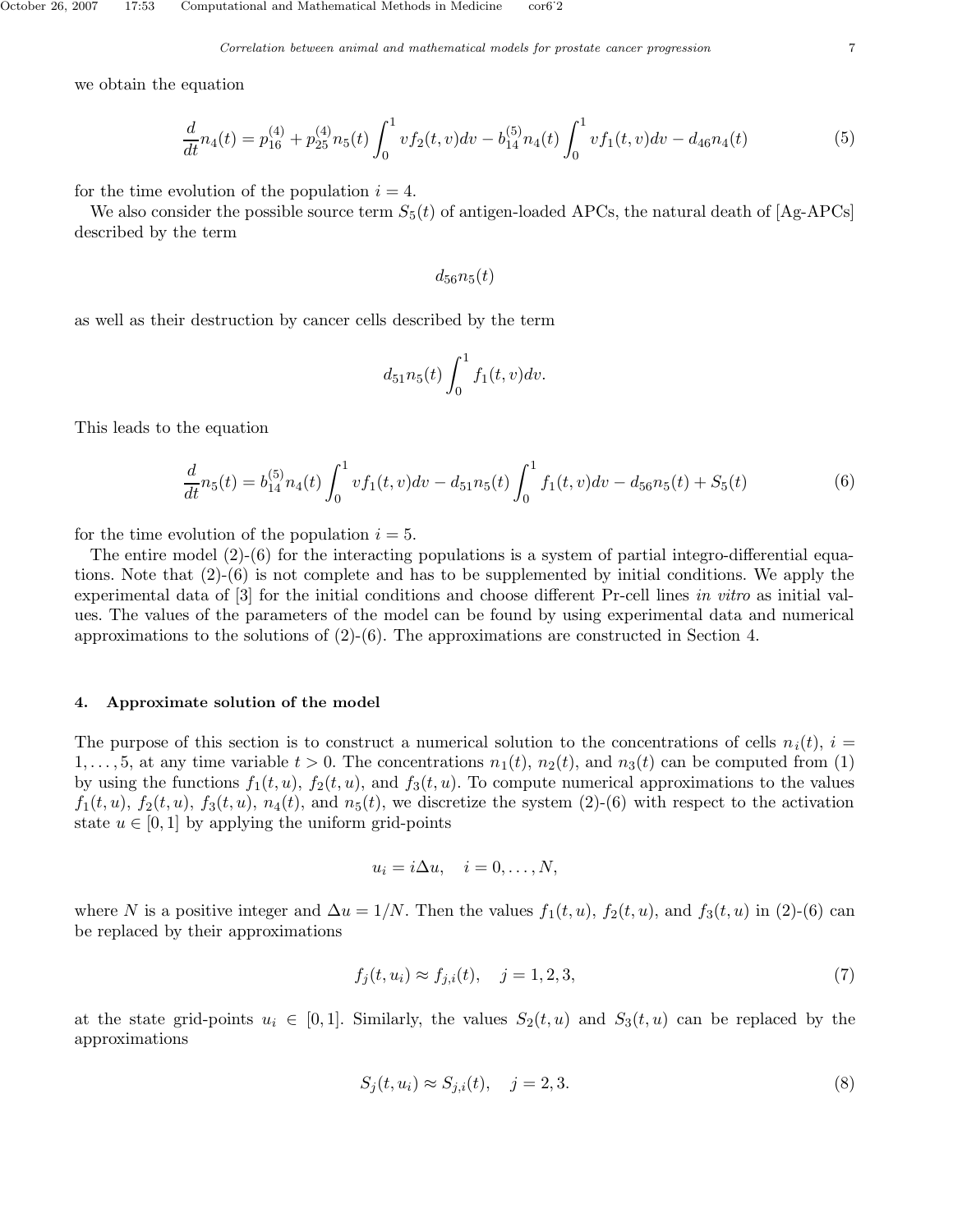For every  $t > 0$  and every  $u_i \in [0, 1]$  with  $i = 0, \ldots, N$ , we apply the approximations (7) for quadrature formulas to approximate the integrals:

$$
\int_{0}^{1} f_{j}(t, v) dv \approx Q_{0}^{N} [f_{j}(t, v)], \quad j = 1, 2,
$$
\n
$$
\int_{0}^{1} vf_{j}(t, v) dv \approx Q_{0}^{N} [vf_{j}(t, v)], \quad j = 1, 2, 3,
$$
\n
$$
\int_{u_{i}}^{1} f_{1}(t, v) dv \approx Q_{i}^{N} [f_{1}(t, v)],
$$
\n
$$
\int_{0}^{u_{i}} (u_{i} - v) f_{j}(t, v) dv \approx Q_{0}^{i} [(u_{i} - v) f_{j}(t, v)], \quad j = 2, 3.
$$
\n(9)

The approximations in (9) represent arbitrary quadratures. For example, in Section 5, the values  $Q_0^N\Big[f_j(t,v)\Big],\,Q_0^N\Big[vf_j(t,v)\Big],\,Q_i^N\Big[f_1(t,v)\Big],$  and  $Q_0^i\Big[(u_i-v)f_j(t,v)\Big]$  are computed by the composite trapezoidal rule.

The approximations  $(7)$ ,  $(8)$ , and  $(9)$  applied to the partial integro-differential system  $(2)-(6)$  result in the following system of ordinary differential equations:

$$
\begin{cases}\n\frac{df_{1,i}}{dt}(t) = p_{16}^{(1)}Q_{0}^{N}\left[f_{1}(t,v)\right] + t_{16}^{(1)}\left(2u_{i}Q_{i}^{N}\left[f_{1}(t,v)\right] - u_{i}^{2}f_{1,i}(t)\right) - d_{12}f_{1,i}(t)Q_{0}^{N}\left[vf_{2}(t,v)\right] \\
- d_{13}f_{1,i}(t)Q_{0}^{N}\left[vf_{3}(t,v)\right] \\
\frac{df_{2,i}}{dt}(t) = p_{16}^{(2)}(1-u_{i}) + p_{25}^{(2)}(1-u_{i})n_{5}(t)Q_{0}^{N}\left[vf_{2}(t,v)\right] - d_{21}f_{2,i}(t)Q_{0}^{N}\left[f_{1}(t,v)\right] - d_{26}f_{2,i}(t) \\
+ t_{25}^{(2)}n_{5}(t)\left(2Q_{0}^{i}\left[(u_{i}-v)f_{2}(t,v)\right] - (1-u_{i})^{2}f_{2,i}(t)\right) + S_{2,i}(t) \\
\frac{df_{3,i}}{dt}(t) = p_{16}^{(3)}(1-u_{i}) + p_{25}^{(3)}(1-u_{i})n_{5}(t)Q_{0}^{N}\left[vf_{2}(t,v)\right] - d_{31}f_{3,i}(t)Q_{0}^{N}\left[f_{1}(t,v)\right] \\
+ t_{23}^{(3)}\left(2Q_{0}^{i}\left[(u_{i}-v)f_{3}(t,v)\right] - (1-u_{i})^{2}f_{3,i}(t)\right)Q_{0}^{N}\left[f_{2}(t,v)\right] - d_{36}f_{3,i}(t) + S_{3,i}(t) \\
\frac{dn_{4}}{dt}(t) = p_{16}^{(4)} + p_{25}^{(4)}n_{5}(t)Q_{0}^{N}\left[vf_{2}(t,v)\right] - b_{14}^{(5)}n_{4}(t)Q_{0}^{N}\left[vf_{1}(t,v)\right] - d_{46}n_{4}(t) \\
\frac{dn_{5}}{dt}(t) = b_{14}^{(5)}n_{4}(t)Q_{0}^{N}\left[vf_{1}(t,v)\right] - d_{51}n_{5}(t)Q_{0}^{N}\left[f_{1}(t,v)\right] - d_{56}n_{5}(t) + S_{5}(t)\n\end{cases}
$$
\n
$$
(10)
$$

The equations in (10) are solved in Section 5. The numerical solutions  $f_{j,i}(t)$ , with  $j = 1, 2, 3$  and  $i = 0, \ldots, N$ , are then used to compute the approximations to the functions  $n_1(t)$ ,  $n_2(t)$ , and  $n_3(t)$ . The approximations are computed from

$$
n_j(t) \approx Q_0^N \Big[ f_j(t, v) \Big], \quad j = 1, 2, 3. \tag{11}
$$

#### 5. Numerical experiments

The purpose of this section is to solve system (10) and compare its solutions with the  $C_3(1)/T_{\text{ag}}$  cell lines and their growth characteristics in vivo presented in  $[3]$ , Fig. 1I (see Fig. 1). System (10) is not complete and needs to be supplemented by initial conditions. We apply the  $C_3(1)/T_{\text{agg}}$  cell lines in vitro presented in [3], Fig. 1H (see Fig. 1) as the initial values for (10).

The composite trapezoidal rule is applied to the approximations (9) and (11). The equations in (10) are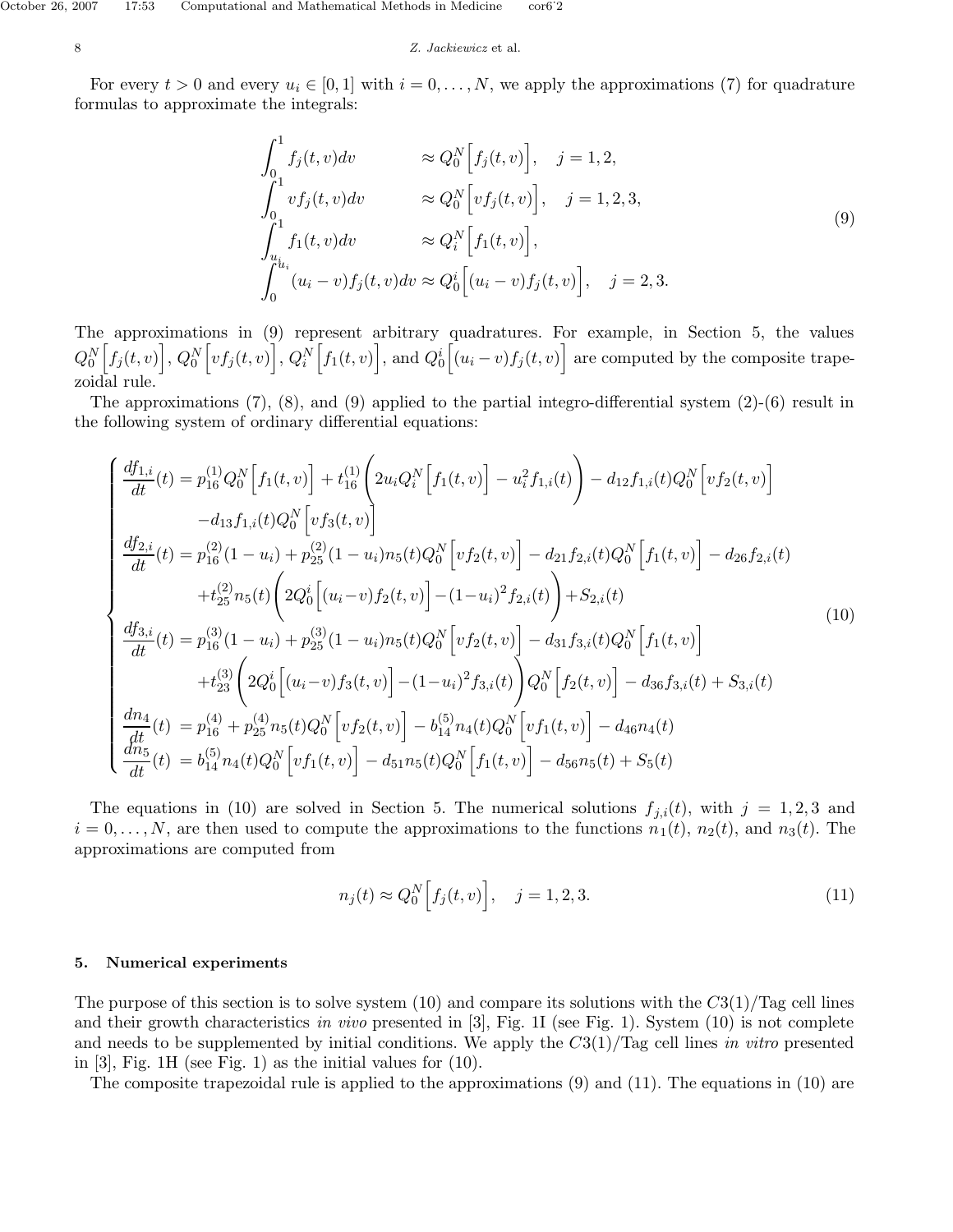solved by the code ode15s from the Matlab ODE suite [27]. The numerical solutions of (10) are computed with  $AbsTol = 10^{-6}$  and  $RelTol = 10^{-2}$ . The approximations to  $f_{1,i}(t)$ , with  $i = 0, \ldots, N$ , are then applied to (11).

The computed approximations to  $n_1(t)$  are presented in Fig. 2(b). For comparison, the experimental data from [3, Fig. 1I] are given in Fig. 2(a). The experimental and numerical data illustrate the  $C3(1)/T$ ag cell lines and their growth characteristics in vivo.



Figure 2. Experimental versus predicted data.

Fig. 2 indicates that the model describes accurate growth characteristics of the Pr-cell lines in vivo. The numerical solutions presented in Fig. 2(b) illustrate the *in vivo* tumour growth rates of the cell lines  $Pr111, Pr117, Pr14, Pr14C2,$  and  $Pr14C1$ . The Pr111 cells show low tumourigenicity, while the Pr117,  $Pr14$ , and  $Pr14C2$  cells show intermediate tumourigenicity, and the  $Pr14C1$  show high tumourigenicity.

The numerical solution for the growth rate of the cell line  $Pr111$  is computed from the model (10) supplemented by the smallest initial value (the smallest in vitro rate of proliferation) indicated in  $[3,$ Fig. 1H] (see Fig. 1). Therefore, the rate of growth indicated in Fig. 2(b) for Pr111 is the smallest (the solid line close to the time axis). On the other hand, the numerical solution for the growth rate of the cell line  $Pr14C1$  is computed from (10) with the largest initial value (the largest in vitro rate of proliferation) indicated in [3, Fig. 1H] and the rate of growth shown in Fig. 2(b) for  $Pr14C1$  is the largest.

The numerical solutions for the growth rates of Pr117, Pr14, and Pr14C2 are presented in Fig. 2(b) by the dotted, dash-dotted, and dashes lines, respectively. These numerical solutions are computed from the model (10) supplemented by the initial values chosen from [3, Fig. 1H] for  $Pr117$ ,  $Pr14$ , and  $Pr14C2$ , respectively. These initial values are intermediate between the initial values for Pr111 and Pr14C1 and the corresponding numerical solutions for  $Pr117$ ,  $Pr14$ , and  $Pr14C2$  are intermediate between the numerical solutions of Pr111 and Pr14C1.

The numerical results presented in Fig. 2(b) confirm the experimental results of [3] and show that the in vitro growth characteristics of cell lines correlate well with the in vivo growth of tumours.

#### 6. Concluding remarks

We have presented a correlation between numerical and experimental results. The numerical results have been obtained by solving a system of partial integro-differential equations. Growth rates of prostate cancer cell lines in vitro have been used as initial values for the initial conditions supplementing the model equations. The numerical approximations to the solutions of the resulting model have shown a good agreement with in vivo growth of tumours. Different kinds of tumourigenic cell lines have been illustrated by